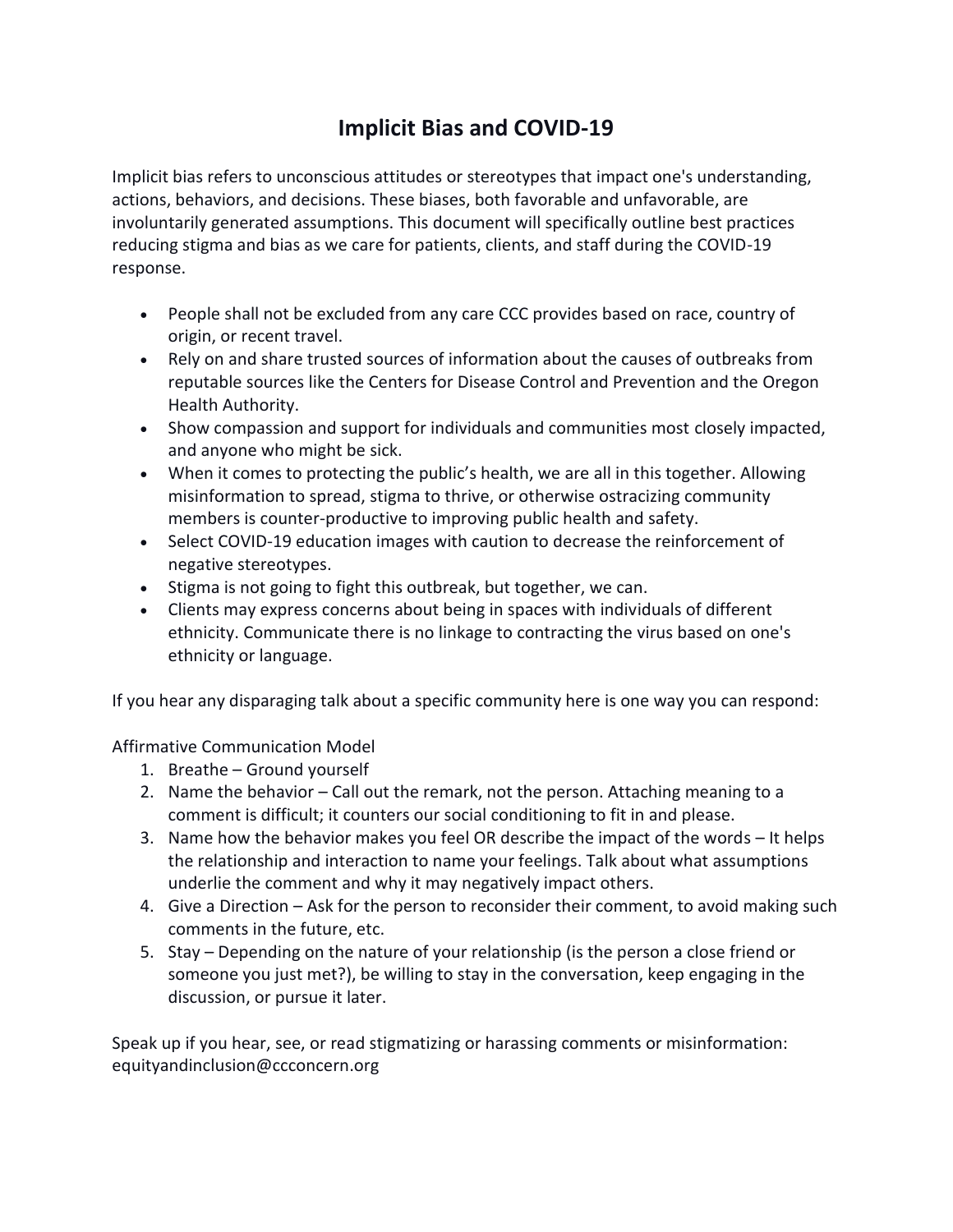## **COVID-19 Trauma Informed Care Practices**

Trauma-Informed Care (TIC) is a highly valued approach within CCC culture. It involves understanding, recognizing, and responding to the effects of all types of trauma. The TIC approach assumes that each person experiences and reacts to trauma differently. TIC acknowledges the presence of trauma symptoms and acknowledges the role trauma plays in every individual's life - including CCC staff and clients.

This document outlines TIC best practices as they relate to COVID-19. These recommendations are rooted in the six principles of Trauma-Informed Care: 1) Safety, 2) Trustworthiness & Transparency, 3) Peer Support, 4) Collaboration & Mutuality, 5) Empowerment & Choice, and 6) Cultural, Historical and Gender Issues.

#### **Client Engagement Best Practices**

- Clients or patients who have preexisting mental health conditions, including problems with substance use, may respond more strongly to the stress of a health crisis, it is essential to help them feel safe.
- Raise awareness about COVID-19 without increasing fear.
- Only share accurate information about how the virus spreads.
- Seek permission to share the results of a COVID-19 test.
- Ask patients to inform you of any cultural or interpretation needs.
- Familiarize yourself with your department's process for obtaining interpretation services.

### **Staff and COVID-19 Responders Best Practices**

Responding to COVID-19 can take an emotional and mental toll on your teams. Below is a list of things to consider to help reduce Secondary Traumatic Stress (STS):

- STS can impact anyone helping patients and clients, during and after a time of crisis. We must take care of ourselves first to properly care for clients.
- STS symptoms include physical (fatigue, illness) and mental (fear, withdrawal, guilt) impacts. If you or a staff member experience these symptoms, talk to your supervisor, and take time to understand and respond to these symptoms.
- Allow time for you and your team to recover from responding to the outbreak.
- It can be overwhelming to hear about COVID-19 in all parts of your life, including at work. Please take intentional breaks from media coverage around COVID-19 and reduce the elevated stress attached to it.
- Prioritize sleep, hydration, and gentle stretching.